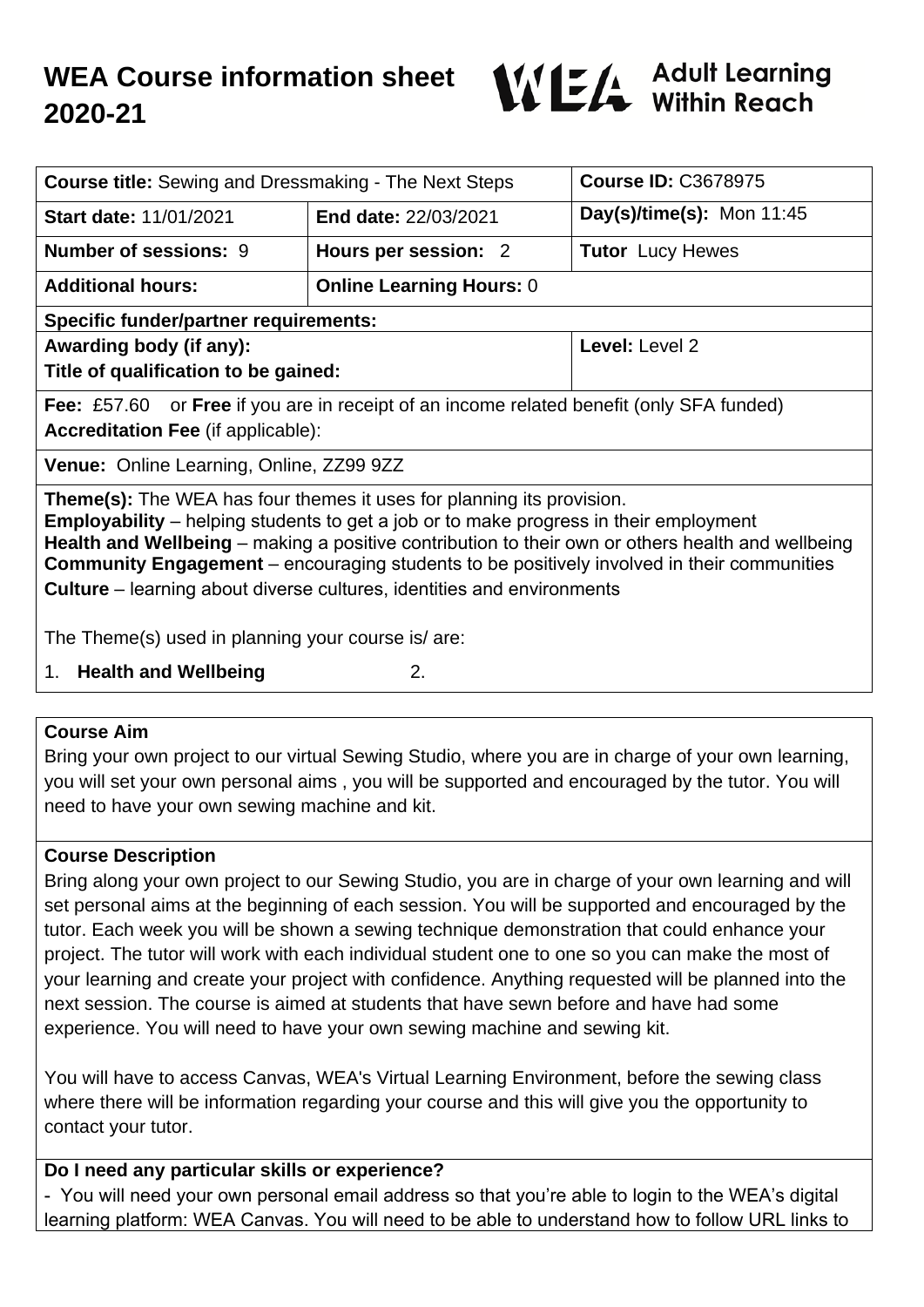pages on the internet. If you want to understand more about Canvas please visit: http://bit.ly/WEAonline

- You will need to be able to follow links to join our WEA live video learning platform: WEA Zoom. If you'd like to understand more about our video learning platform, Zoom please visit: http://bit.ly/WEAonline and http://bit.ly/ZoomSpec

- This course is for a group of around 15 students studying in a live video-learning platform
- conference and an online digital learning environment platform from the comfort of your own home. - This course is for improvers

# **What will I achieve?**

## **By the end of the course I will be able to:**

- 1. Explore the sewing machine to be able to use it confidently.
- 2. Produce a variety of sewing samples to produce a reference file.
- 3. Identify what sewing techniques are for.

## **What teaching methods will be used and will there be work outside of the class?**

- The WEA's digital learning platform, Canvas will be used to provide resources or to support lessons, enable assessment, provide learner feedback and for other activities for individuals away from the course. If you want to understand more about our digital learning platform please visit: http://bit.ly/WEAonline

- The WEA tutor will use a range of different teaching and learning methods and encourage you and the group to be actively involved in your learning

- Each week you will produce a variety of samples following step by step instructions. If samples are not completed during the session video tutorials will be available for you to complete in your own time.

# **What kind of feedback can I expect from the tutor?**

- You will be able to keep a digital portfolio of your work on WEA's digital learning platform, Canvas.
- You will have opportunities to discuss your progress with your tutor
- You will be encouraged to share your work with the group and discuss your learning
- A file of work will be kept which will help to record your progress

# **What else do I need to know? Is there anything I need to bring?**

- What you need: You will need an internet connection, speakers, a microphone and a webcam so that you can use our video learning platform, Zoom. If you'd like to understand more Zoom please visit: http://bit.ly/ZoomSpec

- You will also need access to the internet outside of your sessions. You could do this using a smart phone, tablet, laptop or a desktop computer (at home or through a library etc.).

- You will need a personal email address to join the WEA's digital learning platform, Canvas so that you can receive resources, record your progress and achievement and to work with others and share ideas. If you want to understand more about our digital learning platform please visit: http://bit.ly/WEAonline

- You will need a sewing machine. A sewing kit inc. fabric scissors, snips, pins, chalk, tape measure, unpicker, hand sewing needles, thread, machine needles, 2 metres bias binding, concealed zip, standard zip, zipper foot, 2 metres fabric. Access to a printer would be beneficial but